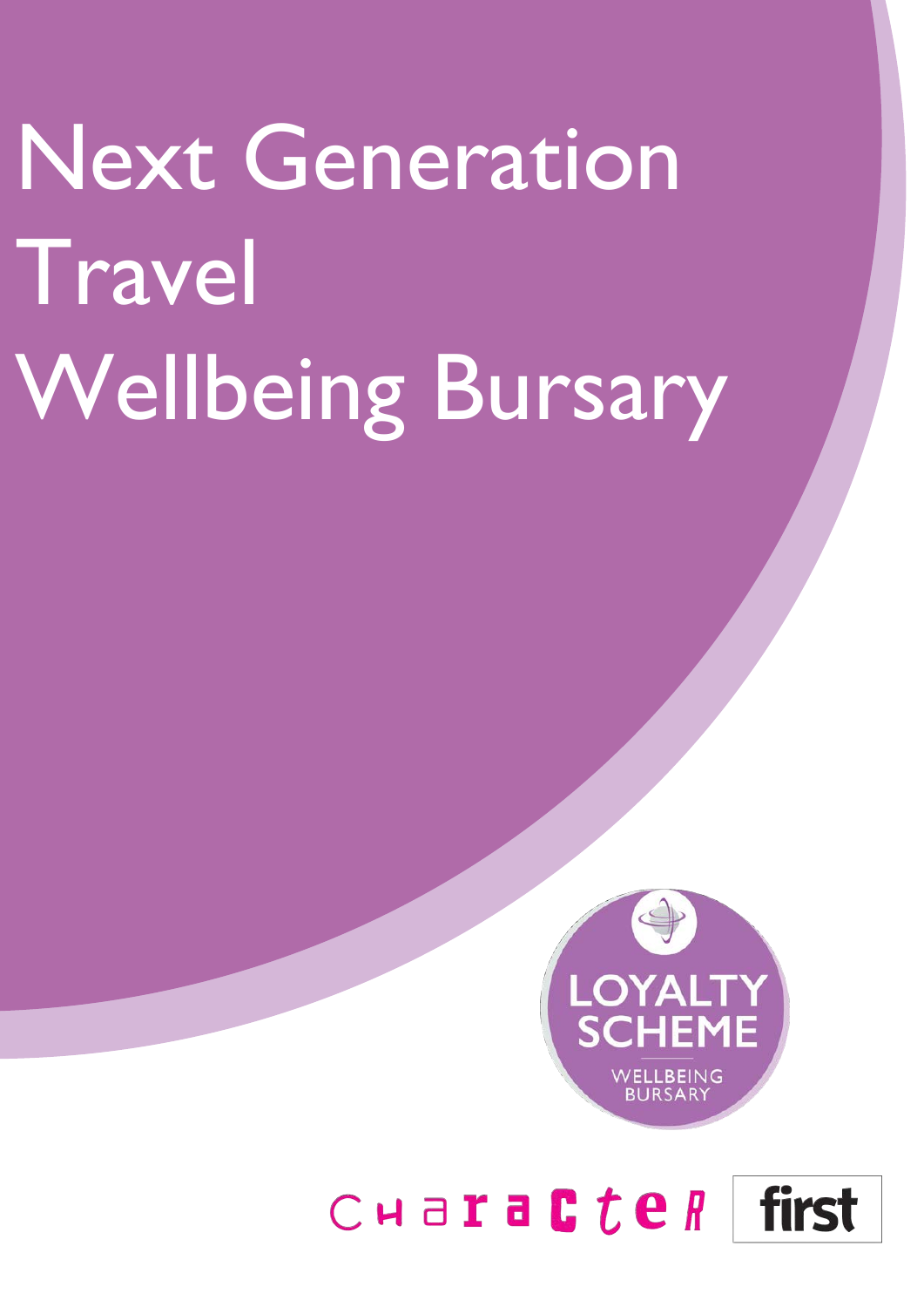We are delighted that trips are now coming back into the school calendar. However far you travel, we know that a school trip can provide your students with a unique experience that will improve their learning and ignite a passion for their subject, but just as importantly, give them important bonding time in a different environment and help them to develop the confidence and skills that they will take forward with them through the rest of their school life and beyond.

At Next Generation Travel we believe it's important to reward those of you who regularly choose from our wide range of trips with WST, Anglia Tours, Study Experiences, Sport Experience and FHT with a choice of bursary to suit your school needs.

We know that supporting the wellbeing of your school community has been and continues to be a major priority in returning back to regular school life, but this can also be a challenge financially. It may also be time consuming for you to find new ideas and services to support the work you are doing daily in your schools. So, our loyalty scheme will support you with this.

#### **How Can You Qualify?**

If your school takes 4 overnight trips with Next Generation Travel from Sept 2021 to July 2023, you can choose from:

#### **1. Character First Bronze Subscription**

We have partnered with **[Character First](https://www.character-first.com/)** , a company that delivers character development programmes into schools. We will give you a Character First Bronze Subscription worth £1000. This will allow you to select 6 wellbeing and character building experiences for your students. You will be able to choose from experiences such as a bushcraft day, yoga session, role model visits or even tailor make your own experience. Take a look at the range of experiences available to you.

 $\checkmark$  Community Service Programme (tailored to

your local area)

- $\checkmark$  Army Elite Personal Development Day
- $\checkmark$  Student Testimonials (from either a college, university or apprenticeship)
- Half-day Yoga & Mindfulness Workshops
- $\checkmark$  Full-day Enterprise Workshop or Mentoring Programme
- $\checkmark$  School Swap
- $\checkmark$  Bushcraft Activity Day
- $\checkmark$  Performing Arts Activity Day
- $\checkmark$  Prison Visits
- $\checkmark$  Stadium Visits
- Escape Rooms
- $\checkmark$  Reward Trips (such as cinema trips, bowling, go
	- karting etc)
- $\checkmark$  First Aid Training
- $\checkmark$  Life Saver Training
- $\checkmark$  Theatre Trips
- Museum or Art Gallery Visit
- $\checkmark$  City Expedition
- Farm Visit
- $\checkmark$  3x Role Model Visits
- $\checkmark$  STEM Workshop or Sport Activity Day
- $\checkmark$  Wild Card (this can be any programme item f  $\checkmark$  fhat isn't on this list)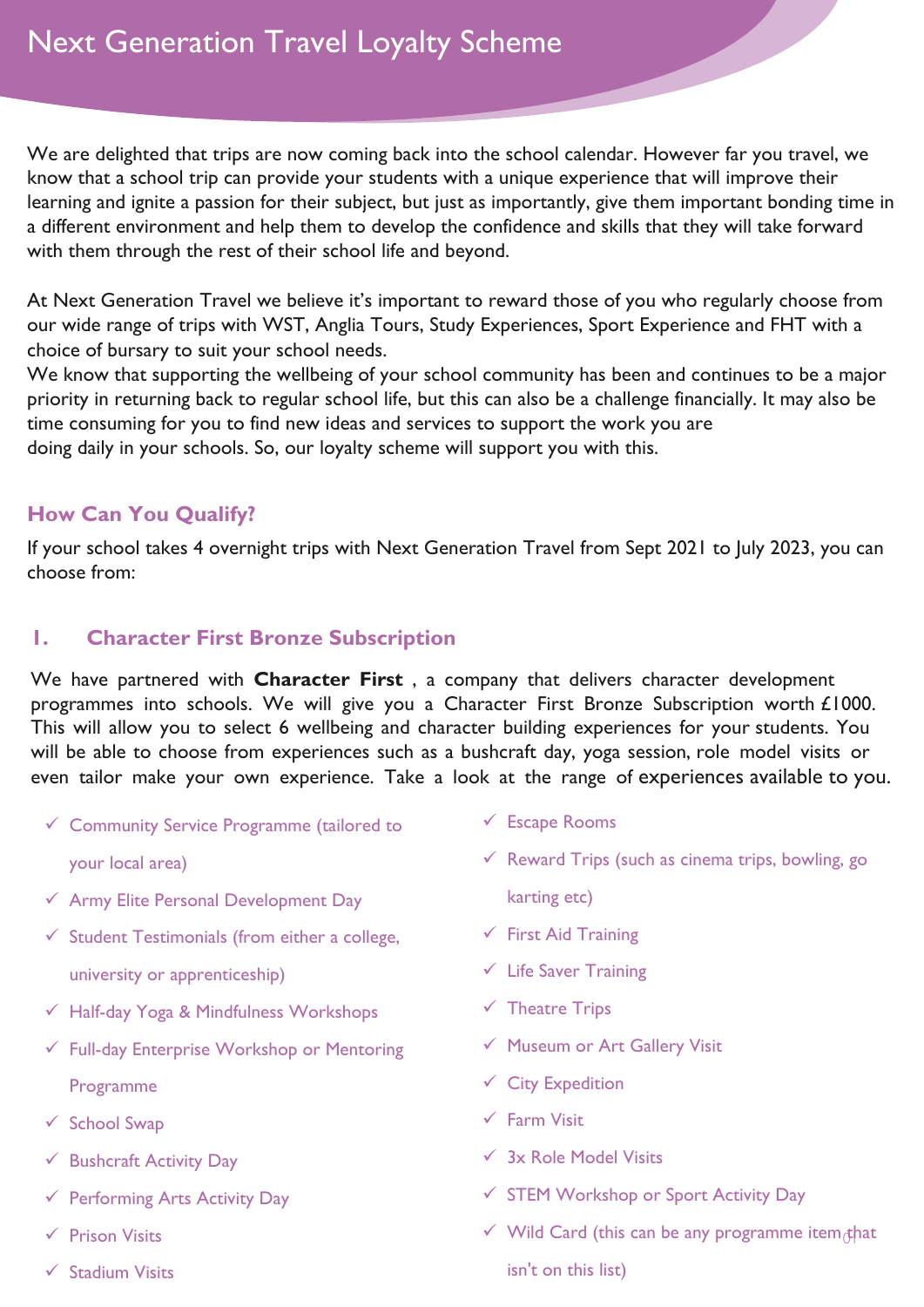#### **2. Next Generation Travel Wellbeing Bursary**

If you already have your wellbeing plans in place, then you can choose this option, to further support the incredible work you already have in place. We will reward you school with £1000 to spend in your school. You may want to use it for equipment, fund a breakfast club, use it as money off one of your trips with us or towards tailor making your event in school. It's your choice to use this money for the benefit of your school and your students as you wish.

#### **What if your school takes more than 4 trips with Next Generation Travel within the timeframe?**

First of all, thank you for your loyalty and entrusting us to provide you with these unforgettable and inspiring school trips. You can be sure you will enjoy the consistently high standard of service that we have become well-known for.

The great news is that the more trips you take the more you will benefit. With every additional 4 trips you book in an academic year you will qualify to increase your subscription benefits with Character First or increase your wellbeing bursary. Here's how your benefits will increase.

> **4 x trips = £1000 8 x trips = £2000 12 x trips = £3000**











#### **Primary Schools**

We recognise that its very unlikely for a primary school to take 4 trips in one year. So, if you would like to benefit from our scheme, you can team up with your local cluster of primary schools to take a total of 4 trips between you and you can share the bursary experiences.

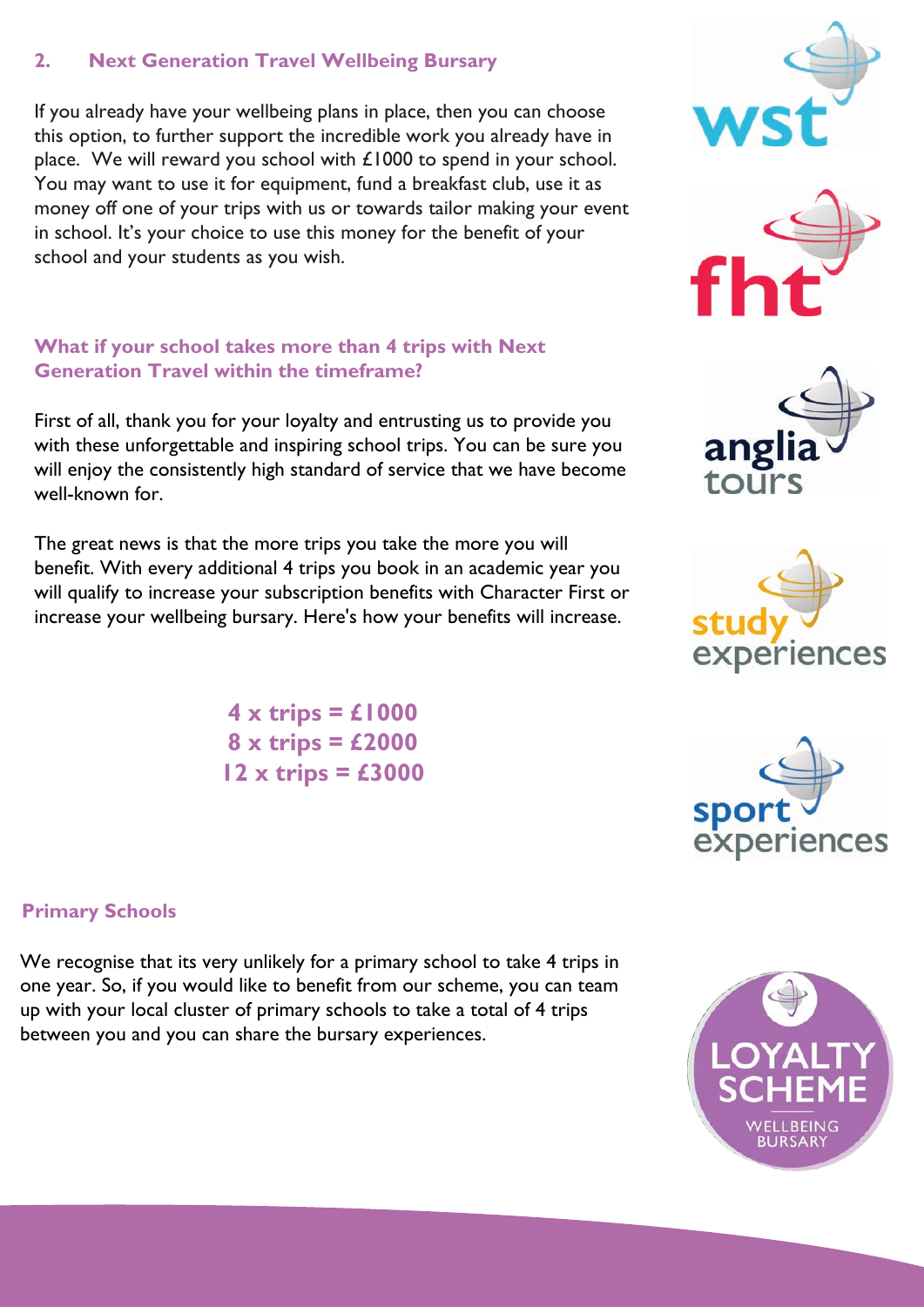## **FAQ's**

#### *1. We have more than 4 trips booked across your brands – are there additional benefits ?*

Yes, you can double up ! If you achieve 8 bookings across the group brands, all meeting the qualifying criteria, we will award a second Well-Being scheme benefit.

#### *2. We are a small school and only have two trips run each year – do we miss out ?*

No – you can cluster with other smaller schools to "share" the loyalty. Chat with your contact in our teams to discover more about potentially sharing the Loyalty Scheme benefits.

#### *3. I'm unsure about Character First / Contour Education Services (CES) – do you have any of their customers that we can speak with to understand the value of the subscription on offer ?*

Yes – we can put you directly in touch with CES so that they can refer you to one of their loyal customers / advocates to get a better understanding of what is on offer. Here is a link to their website too Character First

## **Next Generation Travel Wellbeing Bursary Terms & Conditions**

#### **1. To qualify, FOUR bookings must be received with deposits paid with each:-**

- a) a minimum 1 night duration in booked accommodation (over night day trips do not qualify). All FOUR qualifying bookings
- b) must travel between 1 Sept 2021 and 31 December 2022
- c) a minimum number of 30 paying passengers is required on each individual booking
- d) all bookings must be from the same establishment to qualify. If part of a MAT, each individual school is treated as a separate establishment.
- e) Primary schools, with prior agreement, can "cluster" with other local schools to gain enough bookings to qualify – they may share the benefits of the scheme. More details available upon request
- f) All bookings can be made across ALL NGT brands, namely WST, FHT, Anglia Tours, Study Experiences, Sport Experiences and Galina tours
- **2. NGT will contact the school to inform them of qualification to the Loyalty Scheme, you will then be asked to consider the option available to you and the following "rules" will apply**